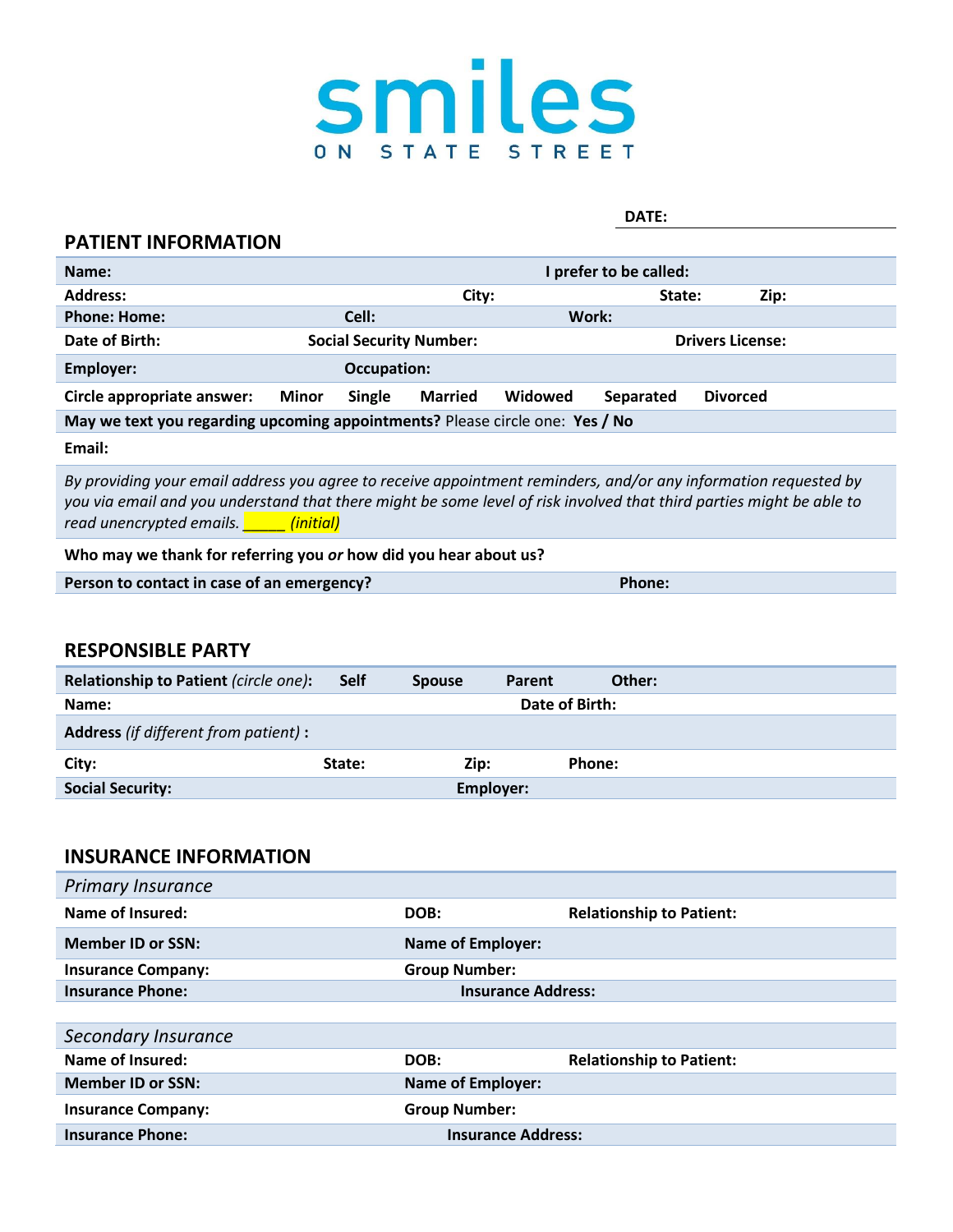#### Welcome!

We know you have many options for your dental care and we are so happy you chose us! We are committed to providing you with the best possible care and helping you achieve your optimum oral health. Please take a moment to read over some important information regarding our policies and please let us know if you have any questions.

- 1. Payment: Payment is due at the time services are rendered unless a financial agreement is completed prior to performing any treatment with our practice. Treatment Plans, along with cost, will be presented to all patients (or patient's parent/guardian). Any changes to treatment will be added and reviewed on a new Treatment Plan. We accept all major credit cards, checks, cash, and CareCredit (third party lender). INITIAL:
- 2. Patients with Insurance: The PATIENT (or patient's parent/guardian) is responsible for the ESTIMATED noncovered portions, procedures, and/or deductibles at the time of service. While we are in network with most insurances, and we do our best to inform you of your estimated costs, you are ultimately responsible for all charges incurred at Smiles on State Street regardless of insurance coverage. We must emphasize that as your dental care provider, our relationship is with, our patient, not with your insurance company. Your insurance policy is a contract between you, your employer and/or the insurance company. We are NOT a party to this contract. If payment from your insurance company is not received within 60 days of service, you may be expected to pay the balance in full. **INITIAL:**
- 3. I authorize the release of necessary information to my dental insurance to process my dental benefits claims. I hereby authorize payment from my dental insurance directly to Dr. Mortensen at Smiles on State Street. **INITIAL:**
- 4. Past Due Accounts: If your account becomes 90 days past due, we may send your account to a collection agency. **INITIAL:**
- 5. Returned Checks: There is a \$30 fee for non-sufficient funds or returned checks. INITIAL:
- 6. Missed Appointments: We reserve time with the doctor and our hygienist for you and your dental health. We ask the you give us a 24-hour notice if you are unable to make it to your appointment. When a patient misses an appointment, it can impact the entire office and prevent other patients from getting their preferred appointment time. Habitually missed appointments will incur a fee of \$50 and/or will require a deposit to reserve a new appointment. **INITIAL:**
- 7. I authorize Dr. Mortensen to take radiographs (xrays), study models, photographs, or any other diagnostic aids deemed appropriate to make a thorough diagnosis of the patient's dental needs. I understand the use of anesthetic agents and certain treatments embody some risk. In good faith the doctor will present these risks and alternatives to proposed treatment and my questions will have been answered in order to proceed in an informed fashion. INITIAL:
- 8. The information I have given today is correct to the best of my knowledge. **INITIAL:**

| By signing below, you agree to all the terms and conditions contained herein and the agreement will be in effect. |       |
|-------------------------------------------------------------------------------------------------------------------|-------|
| <b>Patient Name:</b>                                                                                              |       |
| <b>Responsible Party:</b>                                                                                         |       |
| Signature:                                                                                                        | Date: |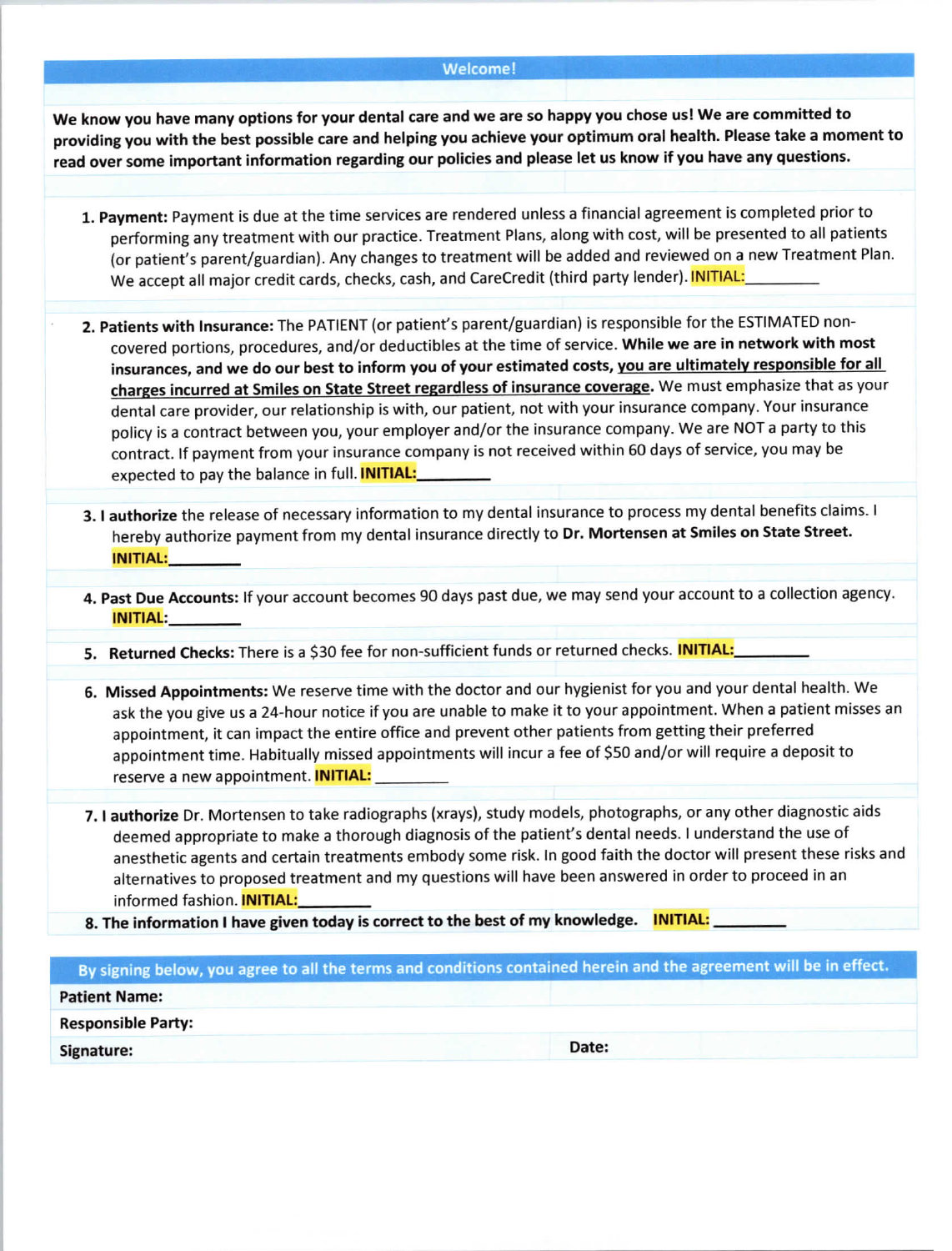# **HEALTH HISTORY Todays Date:**

**Patient Name : Date of Birth:**

#### **GETTING TO KNOW YOU:**

| What is most important to you about your dentist or dental practice?                                                                               |  |
|----------------------------------------------------------------------------------------------------------------------------------------------------|--|
| Have you ever had to pre-medicate or been told to for dental treatment due to heart conditions, open heart surgery,<br>or artificial joints, etc.? |  |
| Have you ever had periodontal treatment (deep cleaning, root planning, periodontal surgery?                                                        |  |
| Women Only: Are you or could you be pregnant?<br>Are you nursing?                                                                                  |  |

### **WHAT CONCERNS DO YOU CURRENTLY HAVE WITH YOUR ORAL HEALTH OR SMILE?** *(CHECK ALL THAT APPLY)*

| $\angle$ Jaw joint pain | Clenching/grinding of teeth                 | Discolored teeth | Missing or loose teeth |
|-------------------------|---------------------------------------------|------------------|------------------------|
| Old fillings / Crowns   | Tooth much gum tissue when I smile _ Other: |                  |                        |

## **DO YOU HAVE ANY ALLERGIES TO THE FOLLOWING?** *(PLEASE CHECK ALL THAT APPLY)*

| Penicillin<br><b>Sulfa</b><br>Local Anesthetic Asprin<br>None<br>Codeine<br>Latex<br>Metal<br>Other: |  |
|------------------------------------------------------------------------------------------------------|--|
|------------------------------------------------------------------------------------------------------|--|

# **Have you had or do you have any of the following?** *(Please check all the apply)*

| _ anemia                | arthritis             | _ artificial heart valve                                                                     | _ artificial joint    |
|-------------------------|-----------------------|----------------------------------------------------------------------------------------------|-----------------------|
| $-$ asthma              | _ back problems       | _ cancer, tumor                                                                              | _chemotherapy         |
| _ circulatory problems  | _cortisone treatment  | _ congenital heart disorder                                                                  |                       |
| _cough up blood         | _ persistent cough    | _ diabetes                                                                                   | _ epilepsy, seizures  |
| _fainting, dizziness    | _ glaucoma            | headaches                                                                                    | heart attack          |
| heart murmur            | _ hepatitis, Type_    | $\_$ herpes                                                                                  | _ high blood pressure |
| _ immune disorder       | _ jaundice            | _ kidney disease                                                                             | _liver disease        |
| _ mitral valve prolapse | _ pacemaker           | _ prolonged bleeding disorder                                                                |                       |
| _ radiation treatment   | _ respiratory disease | _ Rheumatic Fever                                                                            | _ scarlet fever       |
| _shortness of breath    | _ sinus trouble       | skin rash                                                                                    | _ stroke              |
| _feet/ankle swelling    | $\_$ tonsillitis      | _ lung disease                                                                               | _ ulcer               |
| $\_$ tobacco            | _ venereal disease    | _ recreational drugs                                                                         |                       |
| $\_$ AIDS/HIV           | _ Psychiatric Care    | _ Chemical Dependency                                                                        |                       |
| _ major surgeries:      |                       | _ Fen-Phen; if yes, when?                                                                    |                       |
|                         |                       | taking/have taken medication for bone density, such as any bisphosphonate (Actonel, Fosomax) |                       |

## **PLEASE LIST ANY MEDICATIONS YOU ARE CURRENTLY TAKING:**

I certify that I have read and understand this form. To the best of my knowledge, I have answered every question completely and accurately. I will inform my dentist of any change in my health and/or medication. Furthermore, I will not hold my dentist, or any other member of the dental team responsible for any errors or omissions that I have made in the completion of this form.

**Signature of Patient (Parent or guardian) Date Signature of Dentist Date**

**\_\_\_\_\_\_\_\_\_\_\_\_\_\_\_\_\_\_\_\_\_\_\_\_\_\_\_\_\_\_\_\_\_\_\_ \_\_\_\_\_\_\_\_\_\_\_\_\_\_\_\_\_ \_\_\_\_\_\_\_\_\_\_\_\_\_\_\_\_\_\_\_\_\_\_ \_\_\_\_\_\_\_\_\_\_\_\_**